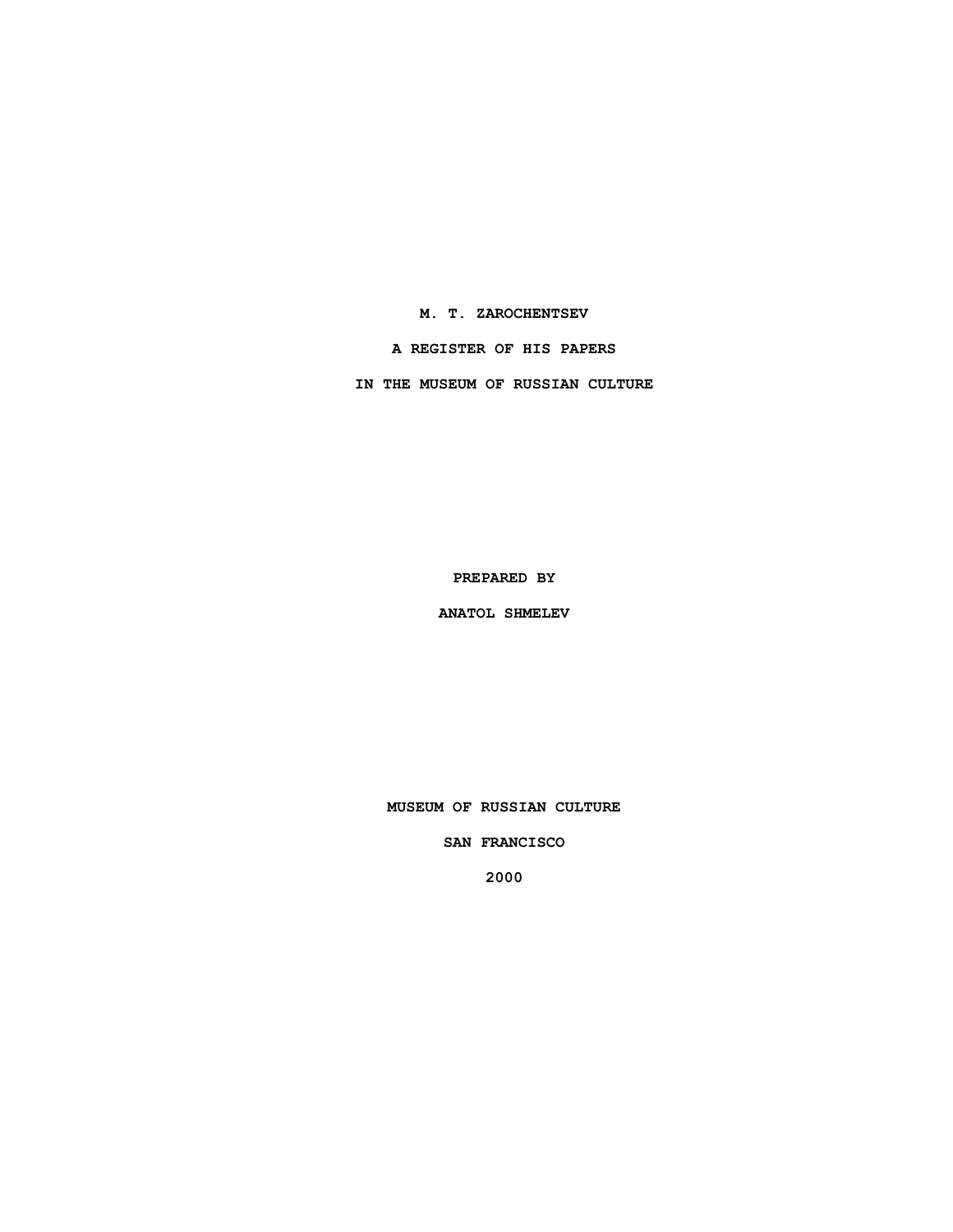### **M. T. ZAROCHENTSEV**

# **BIOGRAPHICAL NOTE**

| 1879 September 18 | Born, Stavropol', Russia                                        |
|-------------------|-----------------------------------------------------------------|
| 1907              | Graduated, Institut putei soobshcheniia, Moscow,<br>Russia      |
| 1910              | Graduated, Moskovskii kommercheskii institut,<br>Moscow, Russia |
| 1911              | Author, Kholodil'noe dielo                                      |
| 1912              | Author, Ledniki                                                 |
| 1922-1927         | General Manager, A/S "Külmetus"                                 |
| 1930              | Author, Between Two Oceans                                      |
| 1932              | Founder, American Z Corporation                                 |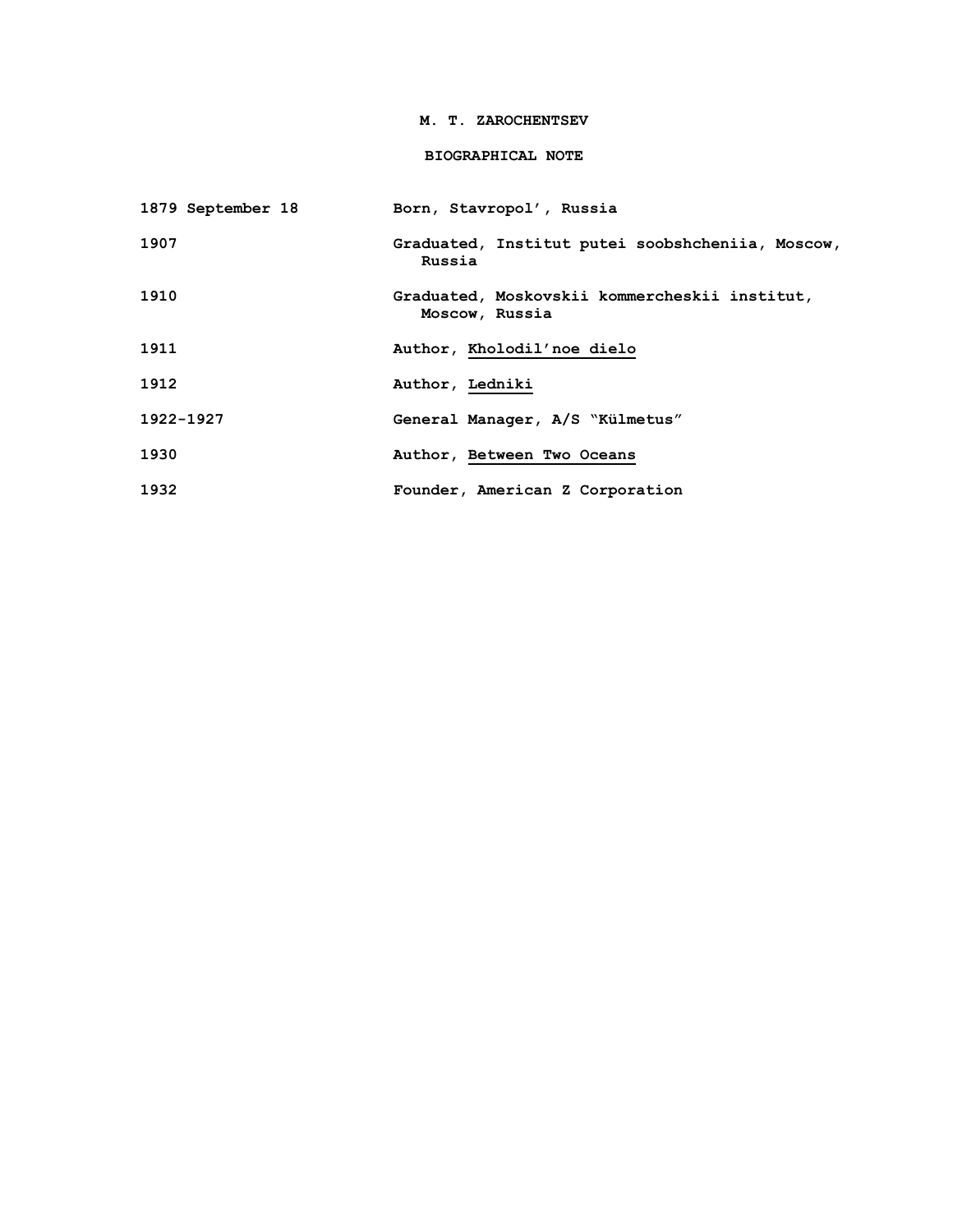#### **SCOPE AND CONTENT NOTE**

### **M. T. ZAROCHENTSEV PAPERS**

**Mikhail Trofimovich Zarochentsev (Zarotschenzeff) was a specialist in meat and fish refrigeration, a prolific inventor in the field and holder of a number of patents on methods of quick-freezing. The CAREER FILE contains information related to Zarochentsev's scientific work (notes, reports and calculations) and business activities, including his meat-packing operations: A/S "Külmetus"(Estonia), American Z Corporation, National Frosted Foods Sales Corp. and Z-Pack Corporation. It also includes articles, notes, patents, and promotional materials relating to the "Z" process of quick-freezing and related refrigeration issues.**

**Detailed processing and preservation microfilming for these materials were made possible by a generous grant from the National Endowment for the Humanities and by matching funds from the Hoover Institution and Museum of Russian Culture. The grant also provides depositing a microfilm copy in the Hoover Institution Archives. The original materials and copyright to them (with some exceptions) are the property of the Museum of Russian Culture, San Francisco. A transfer table indicating corresponding box and reel numbers is appended to this register.**

**The Hoover Institution assumes all responsibility for notifying users that they must comply with the copyright law of the United States (Title 17 United States Code) and Hoover Rules for the Use and Reproduction of Archival Materials.**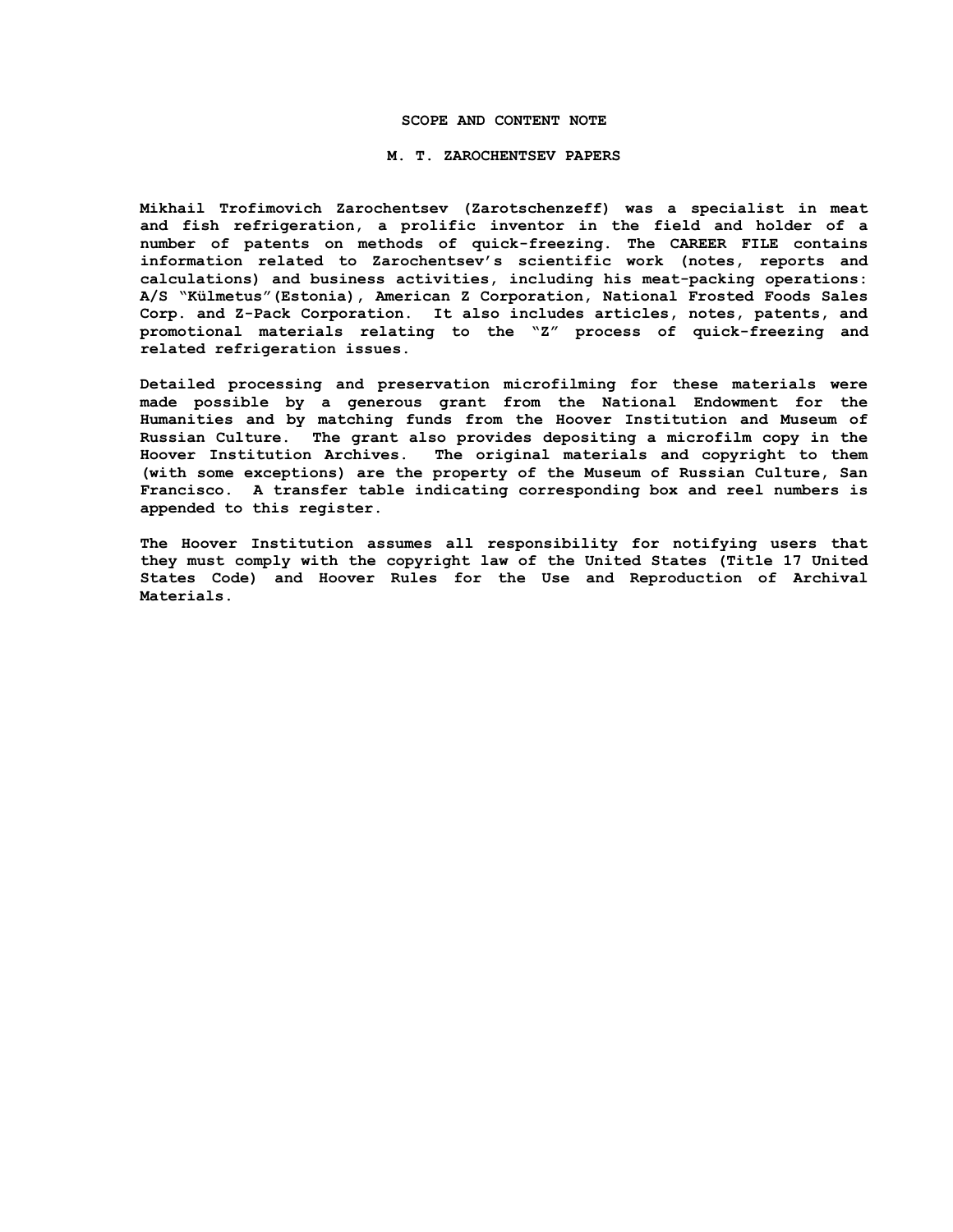### **REGISTER**

## **M. T. ZAROCHENTSEV PAPERS**

**SERIES DESCRIPTION:**

| Box Nos      | Series                                                                                                                                                                                       |
|--------------|----------------------------------------------------------------------------------------------------------------------------------------------------------------------------------------------|
| $\mathbf{1}$ | BIOGRAPHICAL FILE, 1918-1959. Calling cards, clippings,<br>curriculum vitae, diploma, membership certificates,<br>receipts, and subject file, arranged alphabetically by<br>physical form    |
| 1            | CORRESPONDENCE, 1943-1950 and undated. Card and letters,<br>arranged alphabetically by correspondent                                                                                         |
| $1 - 3$      | SPEECHES AND WRITINGS, 1910-1957. Articles, interviews,<br>and scrapbook, arranged chronologically by title                                                                                  |
| $4 - 7$      | CAREER FILE, 1912-1950. Business records, patents,<br>scientific notes and subject file, arranged alphabetically<br>by physical form                                                         |
| 7            | SUBJECT FILE, 1927-1948. Brochures and clippings,<br>arranged alphabetically by subject                                                                                                      |
| $8 - 9$      | PRINTED MATTER, 1914-1951. Primarily works on<br>refrigeration, food processing, fox breeding, and meat-<br>and fish-packing not directly related to Zarochentsev or<br>his work. Not filmed |
| 10           | PHOTOGRAPHS, 1929-1951. Albums and loose prints depicting<br>Zarochentsev, frozen foods and food processing operations,<br>places he visited and various individuals. Not filmed             |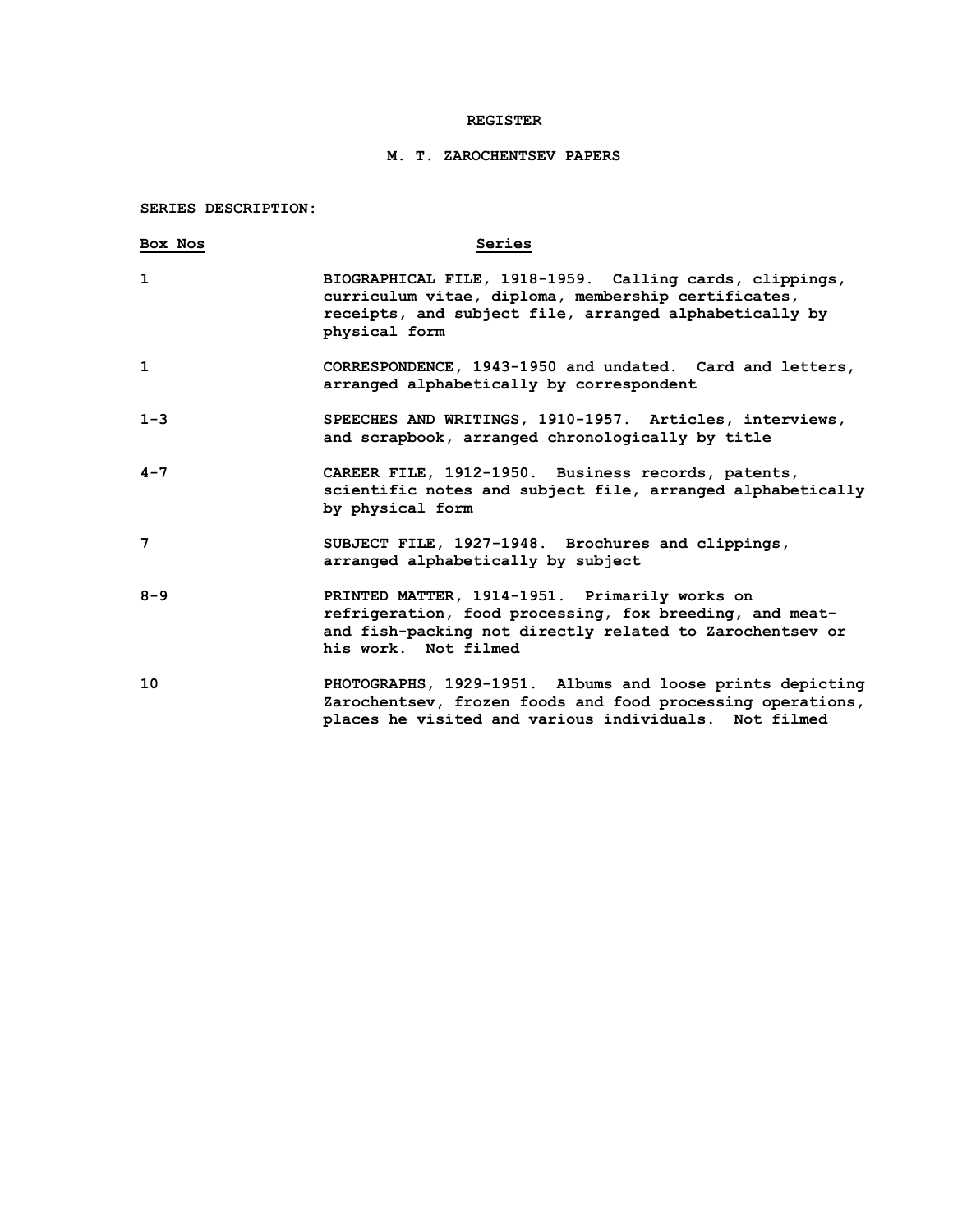|         | Box Folder              |                                                                                                                              |
|---------|-------------------------|------------------------------------------------------------------------------------------------------------------------------|
| Nos Nos |                         | Contents                                                                                                                     |
| 1.      |                         | BIOGRAPHICAL FILE, 1918-1959. See also CAREER FILE for<br>materials relating to Z's professional activities in this<br>field |
|         | 1                       | Calling cards                                                                                                                |
|         | $\overline{\mathbf{c}}$ | Clippings                                                                                                                    |
|         | 3                       | Curriculum vitae                                                                                                             |
|         | 4                       | Diploma                                                                                                                      |
|         | 5                       | Membership certificates                                                                                                      |
|         | 6                       | Receipts                                                                                                                     |
|         |                         | Subject file                                                                                                                 |
|         |                         | Jubilee of 1949 May 7                                                                                                        |
|         | 7                       | General.<br>Includes clippings, poems and                                                                                    |
|         |                         | speeches read at the jubilee celebration                                                                                     |
|         | 8                       | Correspondence, 1949-1950. Letters of<br>congratulation                                                                      |
|         | 9                       | Scrapbooks                                                                                                                   |
|         | 10                      | Voloshin, A. Correspondence and clippings                                                                                    |
|         |                         | relating to his conflict with Zarochentsev                                                                                   |
|         |                         | CORRESPONDENCE, 1943-1950 and undated. See also BIOGRAPHICAL                                                                 |
|         |                         | FILE/Subject file for correspondence relating to                                                                             |
|         |                         | Zarochentsev's jubilee and conflict with A. Voloshin                                                                         |
|         | 11                      | General, 1943-1947 and undated                                                                                               |
|         | 12                      | Kotomkin, Aleksandr, 1949-1950                                                                                               |
|         |                         | SPEECHES AND WRITINGS, 1910-1957. See also CAREER FILE for                                                                   |
|         |                         | scientific notes and business reports and promotional                                                                        |
|         |                         | materials, and scientific reports and patents<br>General                                                                     |
|         | 13                      | Interviews, 1933-1950. Includes articles citing                                                                              |
|         |                         | Z's words and opinions                                                                                                       |
|         | 14                      | Scrapbook. Includes primarily clippings of                                                                                   |
|         |                         | newspaper articles and some typescripts                                                                                      |
| 2.      | 1                       | Volume of Zarochentsev's pre-Revolutionary books,                                                                            |
|         |                         | articles, and reports to scientific congresses.                                                                              |
|         |                         | Includes Kholodil'noe dielo (Moscow, 1911),                                                                                  |
|         |                         | Kholod v plodovodstvie (Simferopol', 1911),                                                                                  |
|         |                         | Ledniki (Moscow, 1912), and other works                                                                                      |
|         | $\mathbf{2}$            | "Kholodil'noe delo, ego printsipy i znachenie," n.d.                                                                         |
|         |                         | Holograph                                                                                                                    |
|         | 3                       | "Nasha pishcha, n.d. Holograph                                                                                               |
|         | 4                       | "Tatianin den', " Novaia zaria, n.d. Printed copy                                                                            |
|         | 5                       | "Tekhnika khraneniia i perevozki baraniny," and                                                                              |
|         |                         | "Osnovnye voprosy kommercheskoi eksploatatsii                                                                                |
|         |                         | kholodnykh skladov," Trudy VI-go s'iezda po                                                                                  |
|         |                         | kholodil'nomu dielu v Moskvie, 1913. Printed copy                                                                            |
|         |                         | (includes entire conference proceedings)                                                                                     |
| 3.      | 1                       | "Kholod - drug cheloveka," public lecture, 1925 October                                                                      |
|         |                         | Typescript. Includes advertisements and<br>15.                                                                               |
|         |                         | programs for the lecture from 1932 to 1951                                                                                   |
|         | $\mathbf{2}$            | "Precooling Stations in Russia," Refrigerating World,                                                                        |
|         |                         | 1927 October. Printed copy                                                                                                   |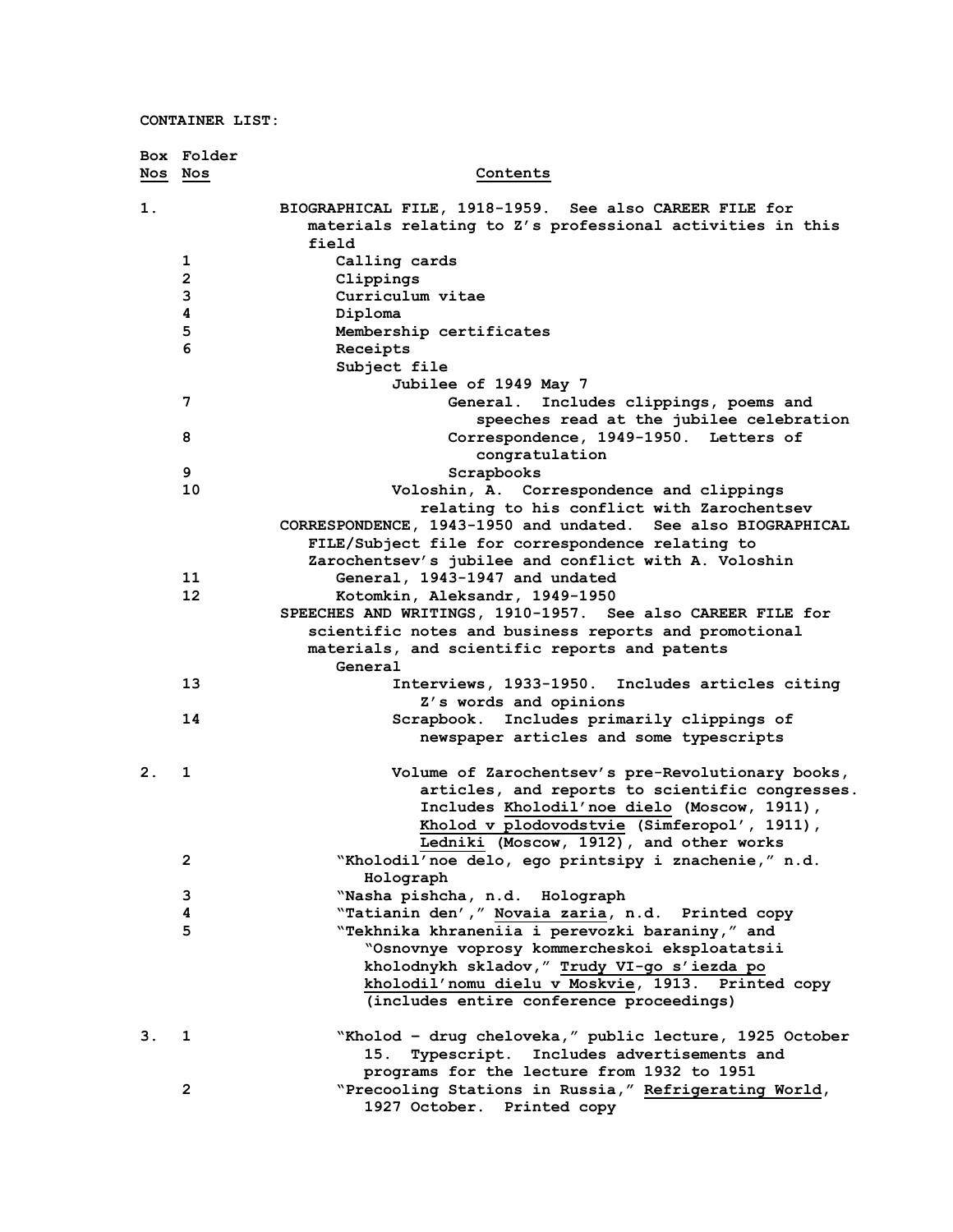| 3. (Contd.) | SPEECHES AND WRITINGS (Contd.)                           |
|-------------|----------------------------------------------------------|
| 3           | "Chilling in Bacon Factories," Ice and Cold Storage,     |
|             | 1927 December-1928 January. Printed copy                 |
| 4           | "Schnellkühlprozeß geschlachteter Schweine bei der       |
|             | Herstellung von Bacon," Zeitschrift für Eis- und         |
|             | Kälte-Industrie, 1928. Printed copy                      |
| 5           | "Congélation rapide de viande et de poisson à l'entrepôt |
|             | frigorifique de Paris-Vaugirard," Et des industries      |
|             | frigorifiques, 1929 February-March. Printed copy         |
| 6           | Between Two Oceans, 1930. Promotional leaflet            |
| 7           | "Quick Freezing of Various Meat Cuts and Edible Offals," |
|             | Meat Trades' Journal, 1930 April 17. Printed copy        |
| 8           | "Rapid Chilling and Freezing of Fish and Meat in         |
|             | Atomised Brine," Ice and Cold Storage, 1930 August.      |
|             | Printed copy                                             |
| 9           | "Latest Achievements in Rapid Freezing and Chilling      |
|             | Methods," paper read before a meeting of the British     |
|             | Association of Refrigeration, at the Hall of the         |
|             | Institution of Mechanical Engineers, Storey's Gate,      |
|             | Westminster, S.W., England, 1930 December 4. Printed     |
|             | copy and abstract from proceedings                       |
| 10          | "Conservation of Fish on Trawlers," The Fish Trades      |
|             | Gazette, 1931 April 25. Printed copy                     |
| 11          | "Preservation of Fish on Trawlers," The Fish Trades      |
|             | Gazette, 1931 June 27. Printed copy                      |
| 12          | "Quick-Freezing Opening New Perspectives in the Fish     |
|             | Industry," paper presented at the International          |
|             | Fisheries Congress, Paris, France, 1931 July 20-25.      |
|             |                                                          |
| 13          | Typescript                                               |
|             | "Dry and Wet Freezing in the Meat Industry," Ice and     |
|             | Refrigeration, 1932 February. Printed copy               |
| 14          | "Neues vom 'Z'-Schnellgefrier-Verfahren in Amerika," Die |
|             | Kälte-Industrie, 1932 November. Printed copy             |
| 15          | "The Z Process on Packaged Food Manufacturing," Ice and  |
|             | Refrigeration, 1932 November. Holograph                  |
| 16          | "Quick Freezing Abroad," letter to the editor,           |
|             | Refrigeration, 1933 July. Printed copy                   |
| 17          | "Refrigeration of Fish in Newfoundland," Refrigeration,  |
|             | 1933 October. Printed copy                               |
| 18          | "Preservation of Poultry," Refrigerating Engineering,    |
|             | 1933 December. Printed copy                              |
| 19          | "Quick Freezing Poultry," The National Provisioner, 1933 |
|             | December 9. Printed copy                                 |
| 20          | "Fischgefrieranlage nach dem 'Z'-Verfahren," Die Kälte-  |
|             | Industrie, 1934. Printed copy                            |
| 21          | "Refrigeration of Fish in Newfoundland," Cold Storage    |
|             | and Produce Review, 1934 February 15. Printed copy       |
| 22          | "Problems in Quick Freezing of Spinach," Ice and         |
|             | Refrigeration, 1934 March. Printed copy                  |
| 23          | "Fish Freezing Advances in Newfoundland," Fishing        |
|             | Gazette, 1934 July. Printed copy                         |
| 24          | "Old Problems in the Fishing Industry and New Ways of    |
|             | Solving Them," Ice and Refrigeration, 1934 October.      |
|             | Printed copy                                             |
| 25          | "El Sistema 'Z' en Norteamerica," Industrias pesqueras,  |
|             | 1934 December 15. Printed copy                           |
| 26          | "Want to Be Van Winkle? Try Freezing Process,"           |
|             | Rochester Democrat and Chronicle, 1935 August 18.        |
|             | Printed copy                                             |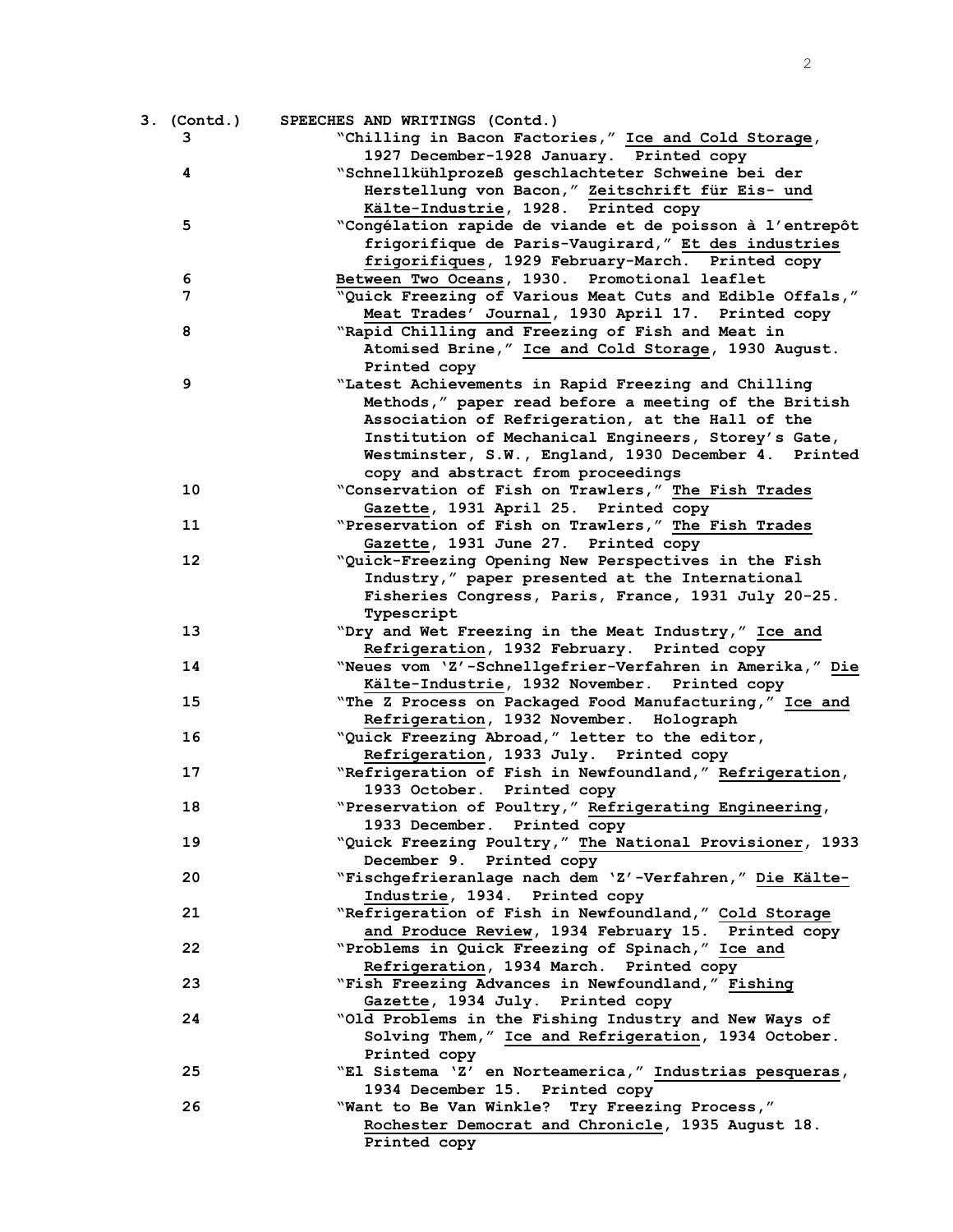| 3. (Contd.)<br>27 | SPEECHES AND WRITINGS (Contd.)<br>"The Practical Application of Refrigeration in the                           |
|-------------------|----------------------------------------------------------------------------------------------------------------|
|                   | Fishing Industry," Refrigeration and Air<br>Conditioning, 1935 September. Printed copy                         |
| 28                | "The Quick Freezing and Marketing of Ducks," Ice and<br>Refrigeration, 1936 July. Printed copy                 |
| 29                | "Advances in Quick-Freezing During Past Four Years,"                                                           |
|                   | Distribution and Warehousing, 1936 September.                                                                  |
|                   | Printed copy                                                                                                   |
| 30                | "Four Years Progress in Quick-Freezing," Ice and                                                               |
| 31                | Refrigeration, 1936 September. Printed copy<br>"Schnellgefrieranlage für Enten in Amerika," Die Kälte-         |
|                   | Industrie, 1936 September. Printed copy                                                                        |
| 32                | "How 'Z' Quick-Freezing Process Is Used By the Long                                                            |
|                   | Island Duck Industry," Refrigeration News, 1936                                                                |
|                   | September 2. Printed copy                                                                                      |
| 33                | "Quick Freezing in England," Quick Frozen Foods, 1938                                                          |
|                   | August 1. Printed copy                                                                                         |
| 34                | "Quick Frozen Foods for the World Armies," Quick Frozen                                                        |
|                   | Foods, 1938 October 15. Printed copy                                                                           |
| 35                | "World Wide Development of Quick Freezing," Quick Frozen                                                       |
|                   | Foods, 1938 December 15. Printed copy                                                                          |
| 36                | "Frosted Foods Today: Where Do We Go From Here?"                                                               |
|                   | Fishing Gazette, 1939 February. Printed copy                                                                   |
| 37                | "How Quick Frozen Foods Came Into Being - And Stayed,"                                                         |
| 38                | Quick Frozen Foods, 1939 February 15. Printed copy                                                             |
|                   | "The Altek System of Refrigerated Transport in Europe,"<br>Ice and Refrigeration, 1939 April-May. Printed copy |
| 39                | "Quick Freezing Shows Progress in Foreign Fisheries,"                                                          |
|                   | Quick Frozen Foods, 1939 May 15. Printed copy                                                                  |
| 40                | "Quick-Frozen Meat Supplies: Efficient Distribution for                                                        |
|                   | the Forces and Civilian Population," Modern                                                                    |
|                   | Refrigeration, 1939 December 21. Printed copy                                                                  |
| 41                | "'Flexible Froster' Experiments," American Egg and                                                             |
|                   | Poultry Review, 1940 March. Printed copy                                                                       |
| 42                | "New Plan for Wartime Meat Handling," The National                                                             |
|                   | Provisioner, 1940 March 30. Printed copy                                                                       |
| 43                | "Frosted Foods in the Ice and Cold Storage Industry,"                                                          |
|                   | Ice and Refrigeration, 1941 February. Printed copy                                                             |
| 44                | "Sovremennoe miasnoe snabzhenie armii i naseleniia,"                                                           |
|                   | 1941 December 2.<br>Typescript                                                                                 |
| 45                | "Ot Labradora do Ognennoi zemli, " 1942 February 1.                                                            |
| 46                | Typescript<br>"La congelación rapida en el progreso argentino,"                                                |
|                   | Revista argentina del frio, 1942 May-June. Printed                                                             |
|                   | copy                                                                                                           |
| 47                | "Cutting Patagonian Lamb," Butcher's Advocate, 1942                                                            |
|                   | September 9. Printed copy                                                                                      |
| 48                | "Quick Freezing Lamb in Tierra del Fuego," The National                                                        |
|                   | Provisioner, 1942 September 12. Printed copy                                                                   |
| 49                | "South America Looms Big as Seafood Production Source,"                                                        |
|                   | Fishing Gazette, 1942 November. Printed copy                                                                   |
| 50                | "Quick Freezing," Butcher's Advocate, 1943 January 6.                                                          |
|                   | Printed copy                                                                                                   |
| 51                | "Quick Freezing of Meats in South America,"                                                                    |
|                   | Refrigerating Engineering, 1943 August. Printed copy                                                           |
| 52                | "Sovremennoe polozhenie sushki pishchevykh produktov v                                                         |
|                   | S. Sh. Severnoi Ameriki, " 1943 October 15.                                                                    |
|                   | Typescript                                                                                                     |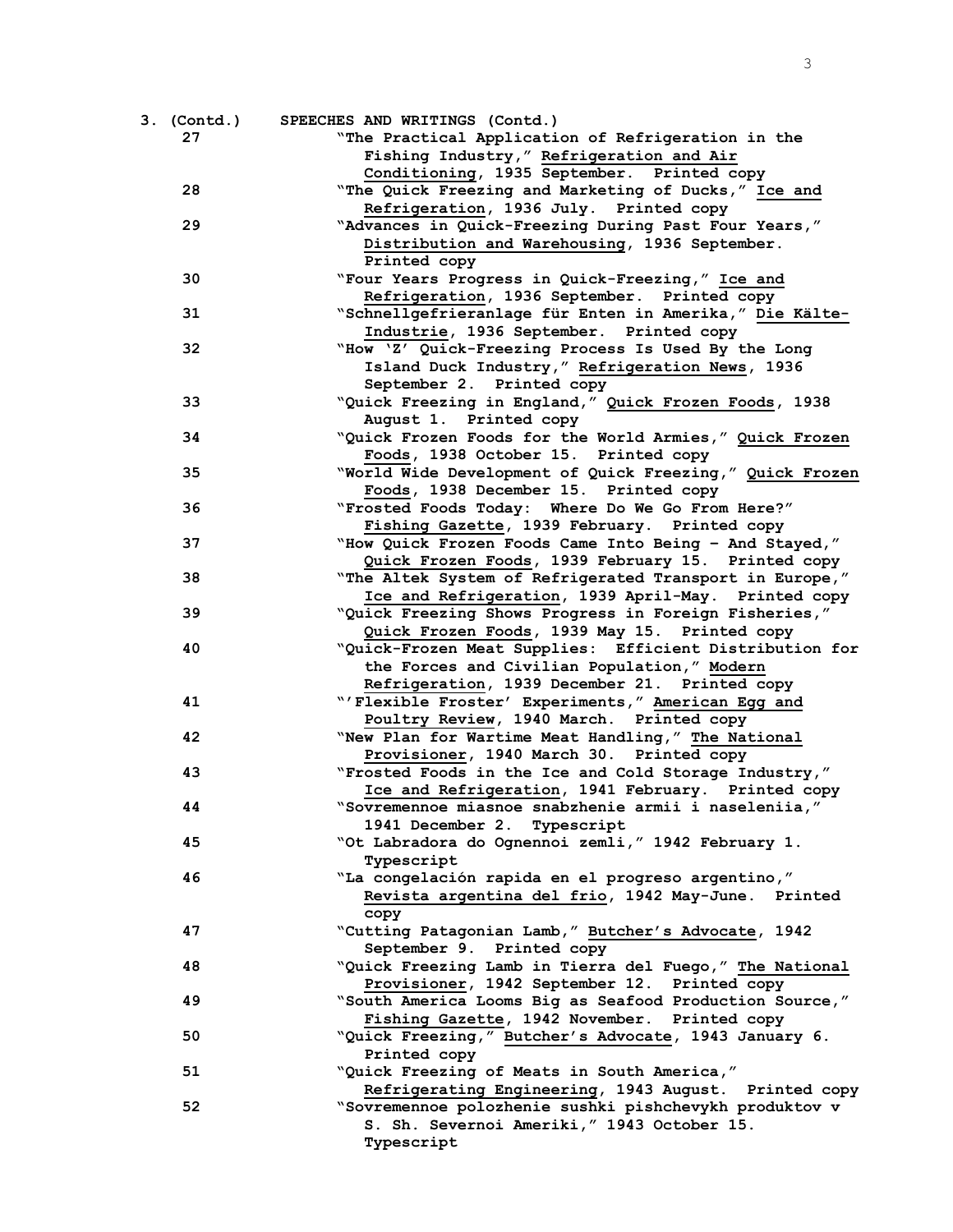|    | $3.$ (Contd.) | SPEECHES AND WRITINGS (Contd.)                           |
|----|---------------|----------------------------------------------------------|
|    | 53            | "Will Argentine Imports Spur Quick Freezing in the       |
|    |               | U.S.?" Meat, 1944 January. Printed copy                  |
|    | 54            | "Sterilization of Meat By Electronic Heating," Quick     |
|    |               | Frozen Foods, 1944 May-June. Printed copy                |
|    | 55            | "Will Dielectric Heating Pave the Way for South American |
|    |               | Meat?" Meat, 1944 December. Printed copy                 |
|    | 56            | "Nasha pishcha segodnia i posle voiny," Novaia zaria,    |
|    |               | 1945 August 7-8. Printed copy                            |
|    | 57            | "Quality Control: A 1946 Problem," Frosted Food Field,   |
|    |               | 1946 January. Printed copy                               |
|    | 58            | "Aeromobil'," Novaia zaria, 1946 January 10. Printed     |
|    |               | copy                                                     |
|    | 59            | "Frozen Berries in Alaska," Western Frozen Foods, 1947   |
|    |               | January. Printed copy                                    |
|    | 60            | "Posledniaia para liudei na zemle," Novaia zaria, 1948   |
|    |               | January 23-27. Printed copy                              |
|    | 61            | "Fingalova peshchera," Novaia zaria, 1948 January 28.    |
|    |               | Printed copy. Includes English translation               |
|    | 62            | "Sud'ba cheloveka, " 1948 February 24. Holograph.        |
|    |               | Includes background materials                            |
|    | 63            | Fakty moei zhizni, " Novaia zaria, 1949 May 18-28.       |
|    |               | Printed copy                                             |
|    | 64            | "Iubilei V. G. Mamul'ian," Novaia zaria, 1949 September  |
|    |               | 22. Printed copy                                         |
|    | 65            | "Bud'te dobry," Novaia zaria, 1951 March 16. Printed     |
|    |               | copy                                                     |
|    | 66            | "Revoliutsiia na kukhne, " Novaia zaria, 1957 May 7.     |
|    |               | Printed copy                                             |
|    | 67            | "Desiat' zapovedei morali," Novaia zaria, 1957 June 19.  |
|    |               | Printed copy                                             |
|    |               |                                                          |
| 4. |               | CAREER FILE, 1912-1950. Includes scientific notes and    |
|    |               | business-related interviews and promotional materials    |
|    |               | authored by M. T. and W. M. Zarochentsev. See also       |
|    |               | SPEECHES AND WRITINGS for articles on refrigeration and  |
|    |               | food processing                                          |
|    | 1             | General, 1935-1944. Includes articles about or           |
|    |               | mentioning Zarochentsev and son and their                |
|    |               | discoveries, inventions and business activities, and     |
|    |               | scientific memoranda and reports                         |
|    |               | Business records, 1926-1950                              |
|    |               | A/S "Külmetus." Includes reports of the general          |
|    |               | manager (Zarochentsev), clippings,                       |
|    |               | correspondence, instructions, regulations, and           |
|    |               | price lists                                              |
|    | 2             | Undated                                                  |
|    | 3             | 1926                                                     |
|    | 4             | 1927                                                     |
| 5. | $1 - 2$       | American Z Corporation, 1929-1942.<br>Also known as      |
|    |               | International Z Corporation                              |
|    | 3             | National Frosted Foods Sales Corp., 1938-1950.           |
|    |               | Includes articles by Zarochentsev's son, W. M.           |
|    |               | Zee, correspondence, and promotional materials           |
|    | 4             | Z-Pack Corporation, 1936-1938.<br>Includes               |
|    |               | brochures, clippings, and promotional materials          |
|    |               |                                                          |